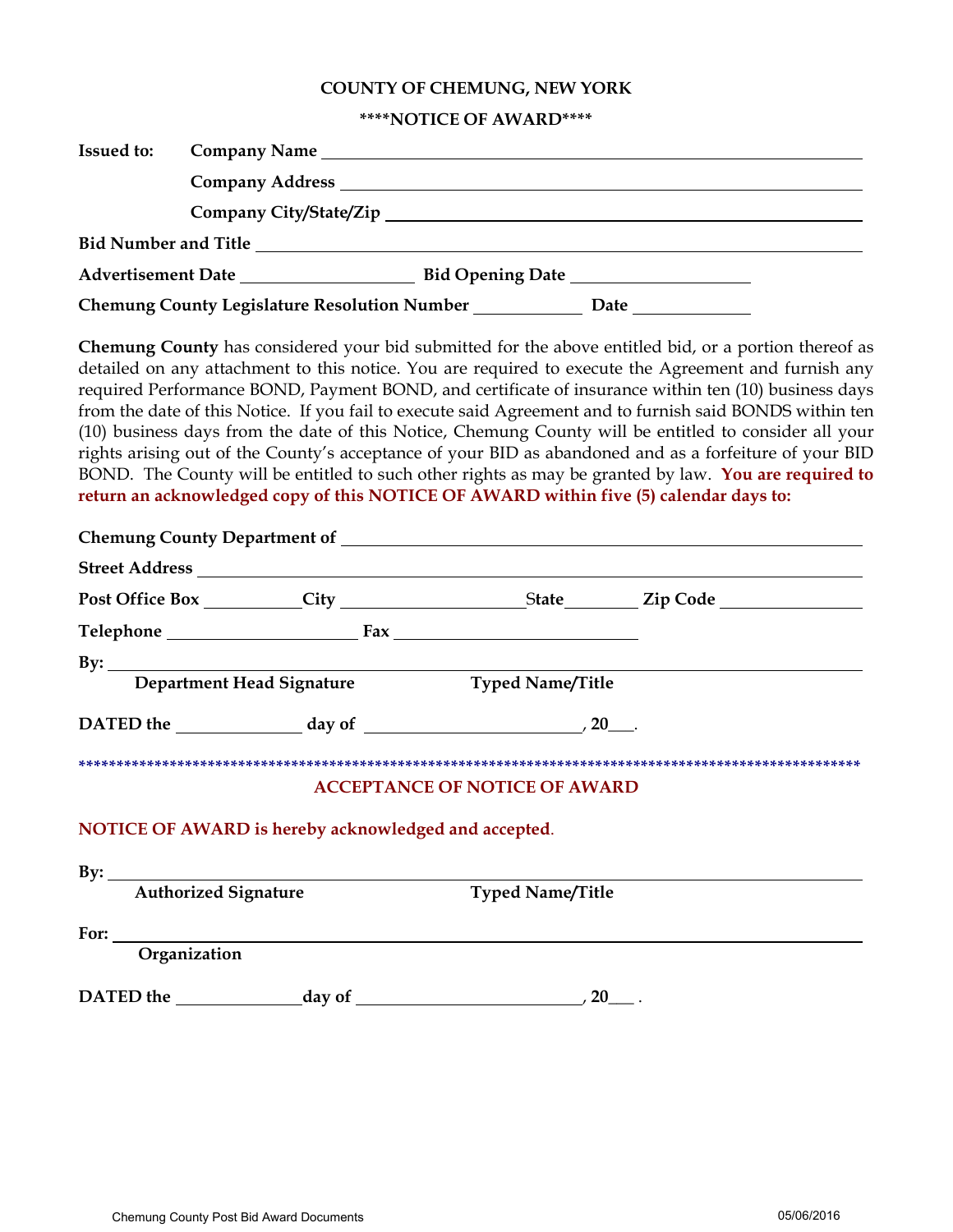# **COUNTY OF CHEMUNG, NEW YORK**

## **\*\*\*\*NOTICE TO PROCEED\*\*\*\***

| <b>Issued to:</b>     | Company Name                                           |                                                                                           |              |                 |  |  |
|-----------------------|--------------------------------------------------------|-------------------------------------------------------------------------------------------|--------------|-----------------|--|--|
|                       |                                                        |                                                                                           |              |                 |  |  |
|                       |                                                        |                                                                                           |              |                 |  |  |
|                       |                                                        |                                                                                           |              |                 |  |  |
|                       |                                                        |                                                                                           |              |                 |  |  |
|                       |                                                        | Chemung County Legislature Resolution Number _____________________Date _________________  |              |                 |  |  |
|                       |                                                        |                                                                                           |              |                 |  |  |
|                       |                                                        |                                                                                           |              |                 |  |  |
|                       |                                                        | PH: FAX: Nobile PH: Email: Email:                                                         |              |                 |  |  |
|                       |                                                        |                                                                                           |              |                 |  |  |
|                       |                                                        |                                                                                           |              |                 |  |  |
|                       | calendar days of the date of this Notice to:           | You are required to return an acknowledged copy of this NOTICE TO PROCEED within five (5) |              |                 |  |  |
|                       |                                                        |                                                                                           |              |                 |  |  |
| <b>Street Address</b> | PO Box City                                            |                                                                                           | <b>State</b> | <b>Zip Code</b> |  |  |
| Telephone             | Fax                                                    |                                                                                           |              |                 |  |  |
| $\mathbf{By:}$        |                                                        |                                                                                           |              |                 |  |  |
|                       | <b>Department Head Signature</b>                       | <b>Typed Name/Title</b>                                                                   |              |                 |  |  |
|                       | DATED the day of 20                                    |                                                                                           |              |                 |  |  |
|                       | NOTICE TO PROCEED is hereby acknowledged and accepted. | <b>ACCEPTANCE OF NOTICE TO PROCEED</b>                                                    |              |                 |  |  |
|                       |                                                        | By: <u>Authorized Signature</u> Typed Name/Title                                          |              |                 |  |  |
|                       | For: <u>Organization</u>                               |                                                                                           |              |                 |  |  |
|                       |                                                        |                                                                                           |              |                 |  |  |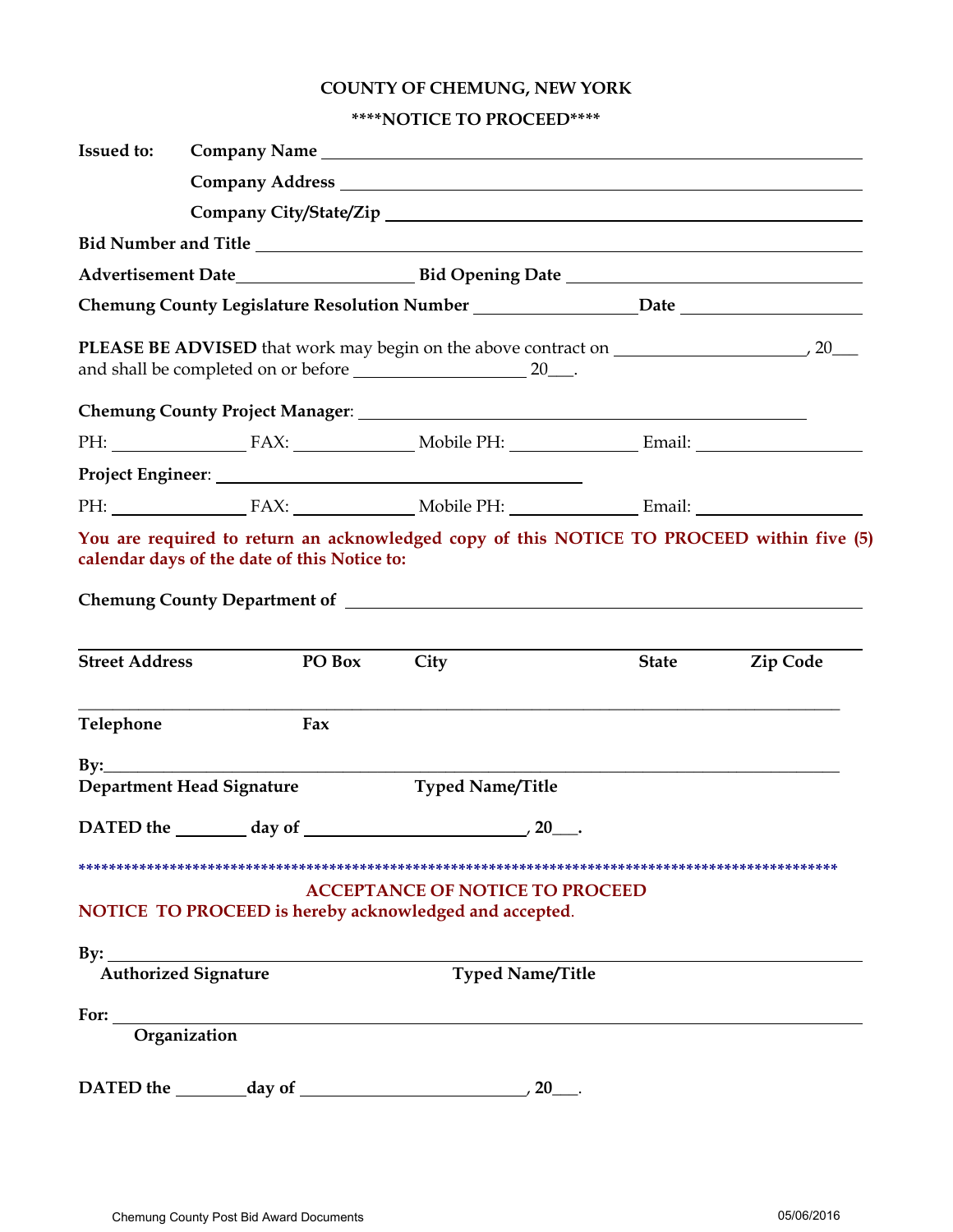## **AGREEMENT FORM**

**THIS CONTRACT**, made and entered into this \_\_\_\_\_day of \_\_\_\_\_\_\_\_\_\_\_, 20\_\_\_\_ by and between the County of Chemung, 203 Lake Street, Elmira, New York 14901 (Administrative Office address), hereinafter designated as the OWNER, and:

Hereinafter designated the **CONTRACTOR**.

l

**WITNESSETH:** That the parties hereto, each in consideration of the Agreements of the part of the other herein contained, have mutually agreed and hereby mutually agree, the OWNER for itself and its successors and the CONTRACTOR for itself, himself, herself, or themselves and its successors, his, hers, or their executors, administrators and assigns as follows:

**Article 1. DESCRIPTION:** Under this Agreement and Contract, the CONTRACTOR shall proceed with such project or services as hereby described:

**Article 2.** In consideration of the payments to be made as hereinafter provided, and of the performance of the Owner of all of the matters and thing to be performed by the Owner and herein provided; the Contractor agrees, at his/her own sole cost and expense, to perform all the labor and services and to furnish all the labor and materials, plant and equipment necessary to complete, and to complete in good, substantial, workmanlike and approved manner, the work described under Article 1. Hereof, within the time hereinafter specified and in accordance with the terms, conditions and provisions of this Contract and with the instructions, orders and directions as contained in the bid package and specifications, made in accordance with this Contract.

**Article 3.** The Owner agrees to pay and the Contractor agrees to accept as full compensation for all work done, and materials furnished and equipment and supplies sold, and also for all costs and expenses incurred and loss or damages sustained by reason of the action of the elements, or growing out of the nature of the work, or from any unforeseen obstruction or difficulty encountered in the prosecution of the work, and for all risks of every description connected with the work, and for all expenses incurred by, or in consequence of, the suspension or discontinuance of the work as herein specified, and for faithfully completing the work and the whole thereof as herein provided, and for maintaining the work in good condition until the final payment is made, the prices stipulated in the Bid hereto attached.

**Article 4. The following documents shall constitute integral parts of the agreement**, the whole to be collectively known and referred to as the Contract Documents: **Bid Documents and Specifications; Addenda; Plans or Drawings; Non-Collusion Bidding Certificate; Waiver of Immunity; Iranian**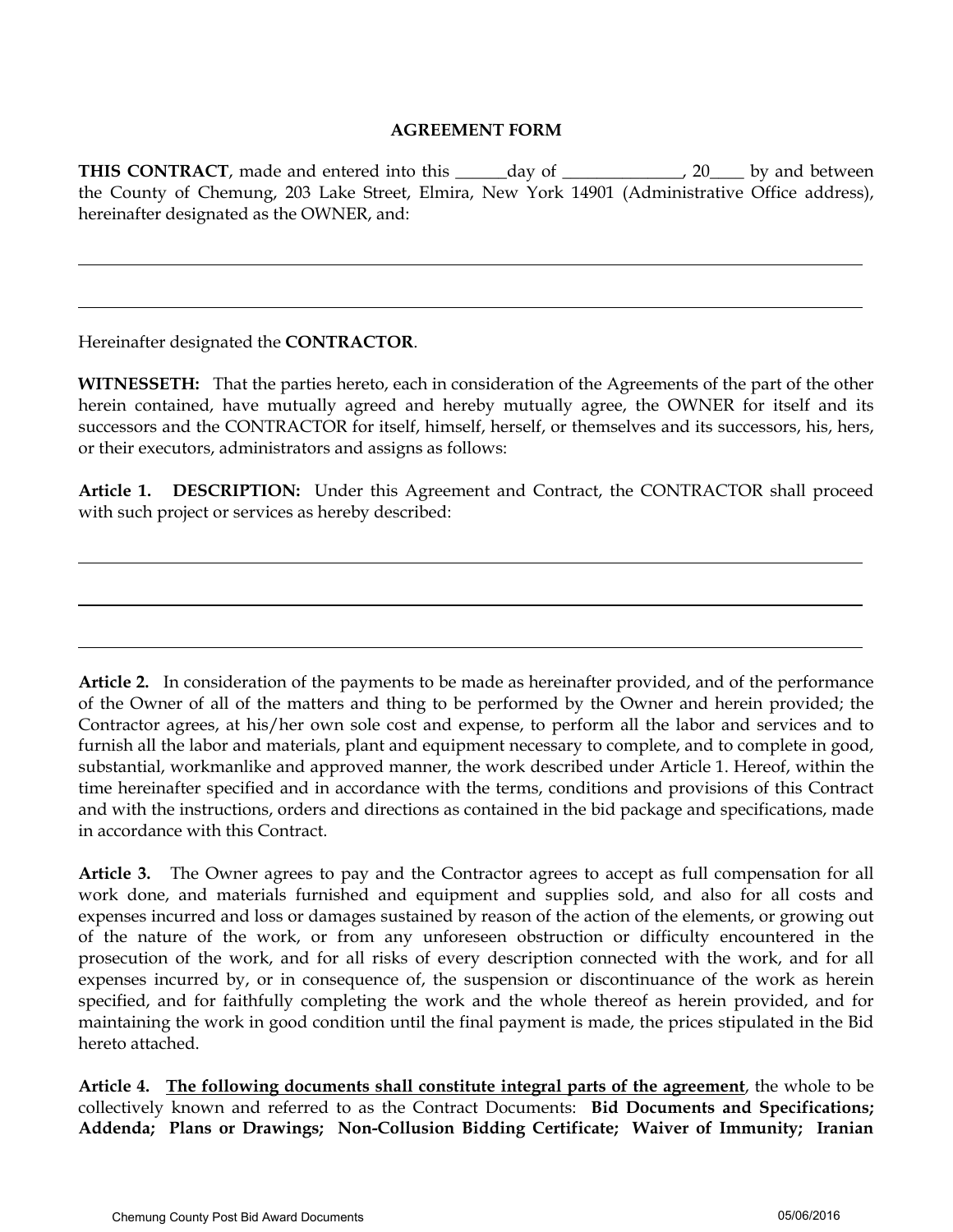**Energy Divestment Certification; Certificate Regarding Equal Employment Opportunity; Notice of Award; Notice to Proceed; Agreement form; Site Entry Agreement and Indemnity; Insurance Certificates; Bid Bond; and Performance Bond.**

The Table of Contents, Headings and Titles contained herein and in said documents are solely to facilitate reference to various provisions of the Contract Documents, and in no way affect, limit or cast light on the interpretation of the provisions to which they refer.

**Article 5.** If the Contractor shall fail to comply with any of the terms, conditions, provisions or stipulations of this Contract, according to the true intent and meaning thereof, then the Owner may make use of any or all remedies provided in that behalf in the Contract and shall have the right and power to proceed in accordance with the provisions thereof.

**Article 6.** The following alterations and addenda have been made and included in this Contract before it was signed by the parties hereto:

| have executed this Agreement, | By: (Contractor)                             |
|-------------------------------|----------------------------------------------|
| (Seal)                        | Signature                                    |
|                               | Company Name                                 |
|                               | Company Address                              |
|                               | By: (Owner - County)                         |
| (Seal)                        | Thomas Santulli,<br>Chemung County Executive |

l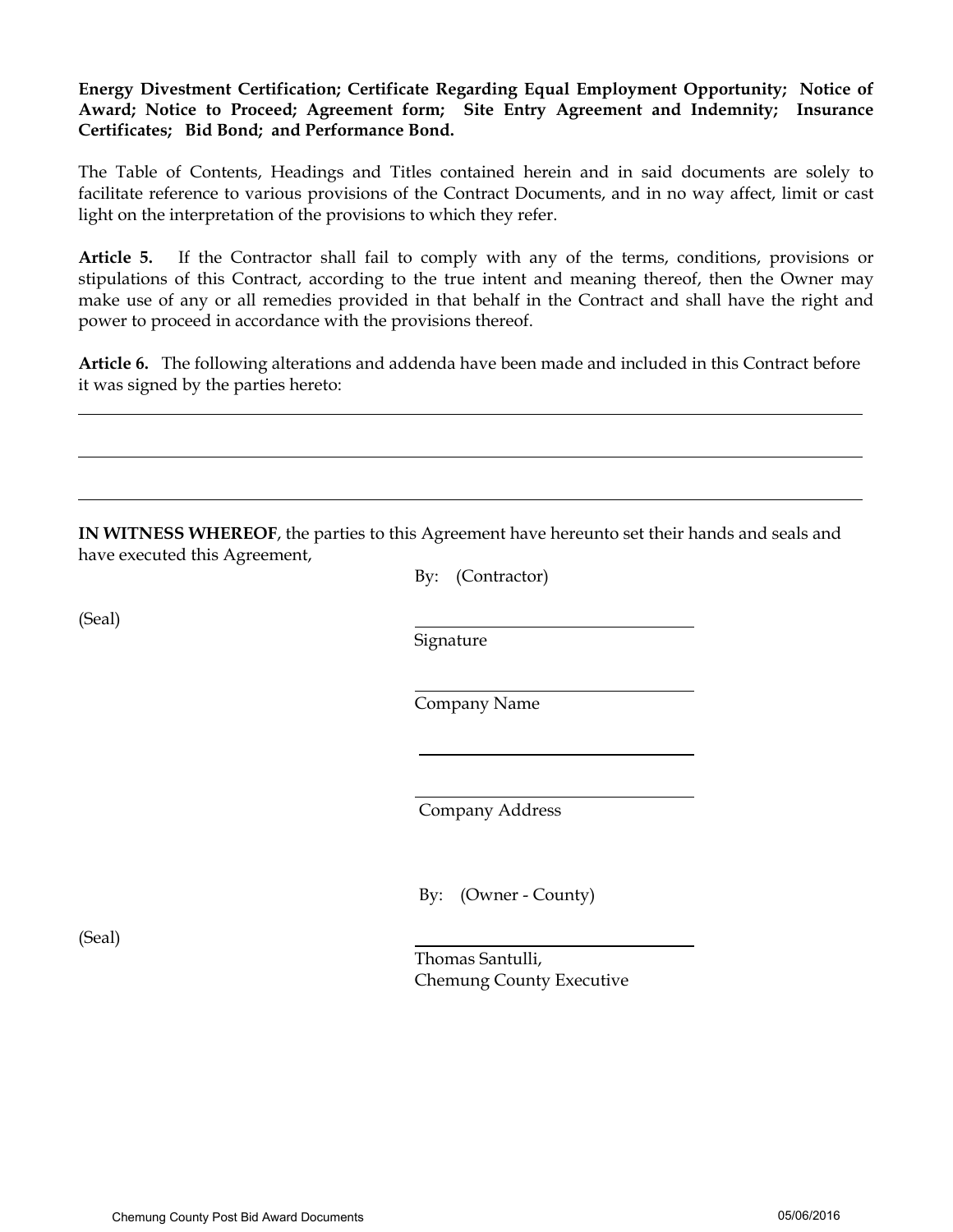### **SITE ENTRY AGREEMENT AND INDEMNITY**

| Date: $\_\_$       |                                         |                   |
|--------------------|-----------------------------------------|-------------------|
|                    | Owned and/or Operated by the following: |                   |
| <b>CONTRACTOR:</b> |                                         | <b>Print Name</b> |
|                    |                                         | Address           |
|                    |                                         |                   |
|                    |                                         | Phone             |
|                    |                                         | Person to Contact |
|                    |                                         |                   |

#### **SITE/PROJECT**:

Subject to the terms and conditions herein stated and agreed to by the above named Contractor, the above named Owner does hereby give permission to Contractor to enter the above named project.

**A. INSURANCE:** Contractor represents and warrants that Contractor has in force the following insurance coverage applicable to their operations.

**1. Workers' Compensation and Employers Liability** coverage for all employees, including corporate officers, partners and proprietors.

**B. Commercial General Liability Insurance**, including but not limited to project & operations, personal injury, products-completed operations, contractual liability covering the liability assumed under this Site Entry Agreement and Indemnity. The minimum limits of liability applicable to this insurance will be at least \$1,000,000 each occurrence and \$2,000,000 General aggregate. For products and completed operations aggregate, the limit will be at least \$2,000,000. The policy will be endorsed providing the per location aggregate endorsement CG2504.

**Comprehensive Automobile Liability** with combined bodily injury and property damage of at least \$1,000,000 such coverage to include all owned, non-owned and hired vehicles.

**Umbrella Excess Liability,** with limits for each occurrence of at least \$1,000,000 and an aggregate limit of at least \$1,000,000., unless otherwise stated in specifications.

**Owner is to be named as an additional insured on a primary basis** on all policies including completed operations with the exception of workers' compensation and a certificate of insurance will be provided within 48 hours of request by owner. All certificates of insurance will provide 30 days notice to owner of cancellation or non-renewal. Contractor waives all rights of subrogation against owner and will have all policies endorsed setting forth this waiver of subrogation.

**CONTRACTOR'S EQUIPMENT**: All equipment owned by Contractor, and used at the Project, is at the sole responsibility of the Contractor and will be insured or self-insured by Contractor.